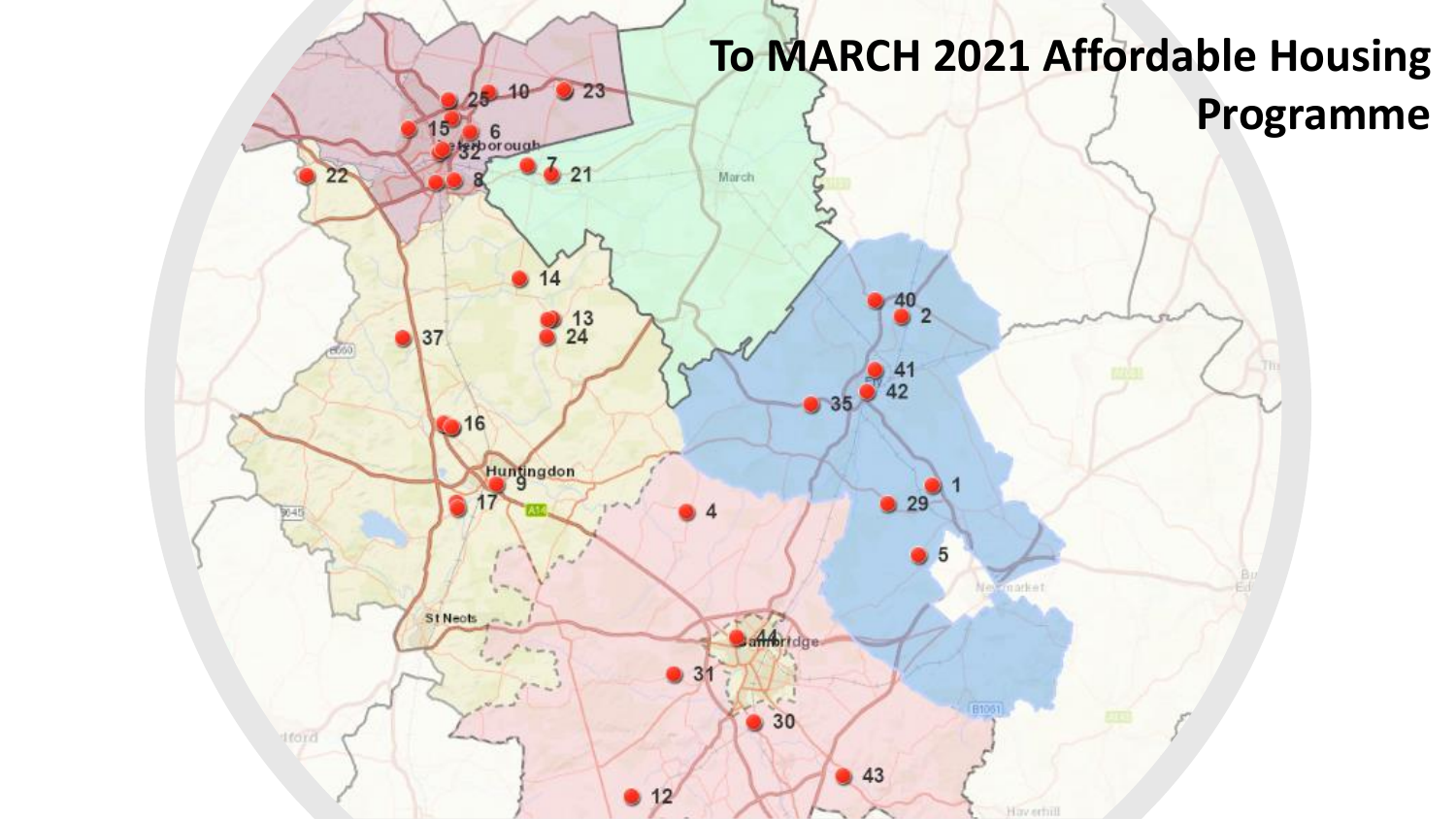## **Peterborough**

| No. | <b>Project Name</b>           | <b>No of units</b><br>funded |
|-----|-------------------------------|------------------------------|
| 6   | Newack Road, Peterborough     | 104                          |
| 8   | <b>Belle Vue Stanground</b>   | 30                           |
| 10  | Crowland Road, Peterborough   | 35                           |
| 11  | Drake Avenue, Peterborough    | 33                           |
| 15  | <b>Bretton Court, Bretton</b> | 45                           |
| 23  | <b>Sandpit Road, Thorney</b>  | Part of total<br>430units    |
| 25  | Roman Fields, Paston          | 457                          |
| 26  | Damson Drive, Peterborough    | 116                          |
| 32  | Infill, Peterborough          | 19                           |
| 33  | <b>Sandpit Road, Thorney</b>  | 5                            |
| 34  | Bayard Plaza, Peterborough    | Part of total<br>60units     |

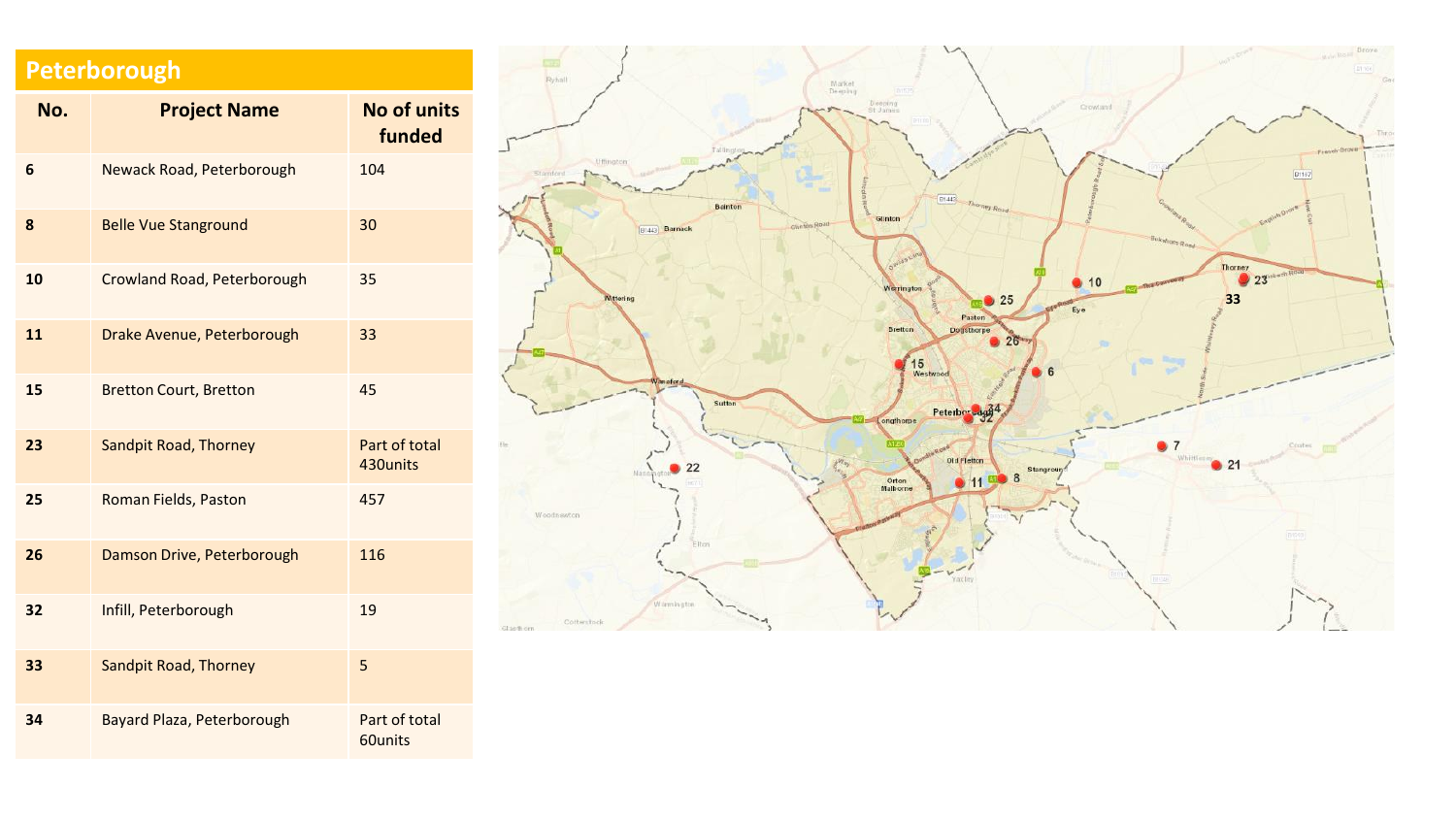

| <b>Huntingdonshire &amp; Fenland</b> |                                     |                              |  |  |
|--------------------------------------|-------------------------------------|------------------------------|--|--|
| No.                                  | <b>Project Name</b>                 | <b>No of units</b><br>funded |  |  |
| 7                                    | <b>Snowley Park, Whittlesey</b>     | 37                           |  |  |
| 21                                   | <b>Whittlesey Green, Whittlesey</b> | Part of total<br>430units    |  |  |
| 9                                    | <b>Luminus, Various Sites</b>       | 14                           |  |  |
| 13                                   | <b>Great Whyte, Ramsey</b>          | 32                           |  |  |
| 14                                   | Middlemoor Road, Ramsey             | 11                           |  |  |
| 16                                   | <b>Alconbury Weald</b>              | 22                           |  |  |
| 17                                   | Manderville Place, Brampton         |                              |  |  |
| 18                                   | <b>Alconbury Weald</b>              | 13                           |  |  |
| 19                                   | <b>Brampton Park, Brampton</b>      | 39                           |  |  |
| 20                                   | <b>St Thomas Park, Ramsey</b>       | Part of total<br>430units    |  |  |
| 22                                   | <b>Harriers Rest, Wittering</b>     | Part of total<br>430units    |  |  |
| 24                                   | <b>Cromwell Fields, Bury</b>        | Part of total<br>430units    |  |  |
| 28                                   | Alconbury Weald, Parcel 6           | 94                           |  |  |
| 37                                   | <b>Judith Gardens, Sawtry</b>       | Part of total<br>60units     |  |  |